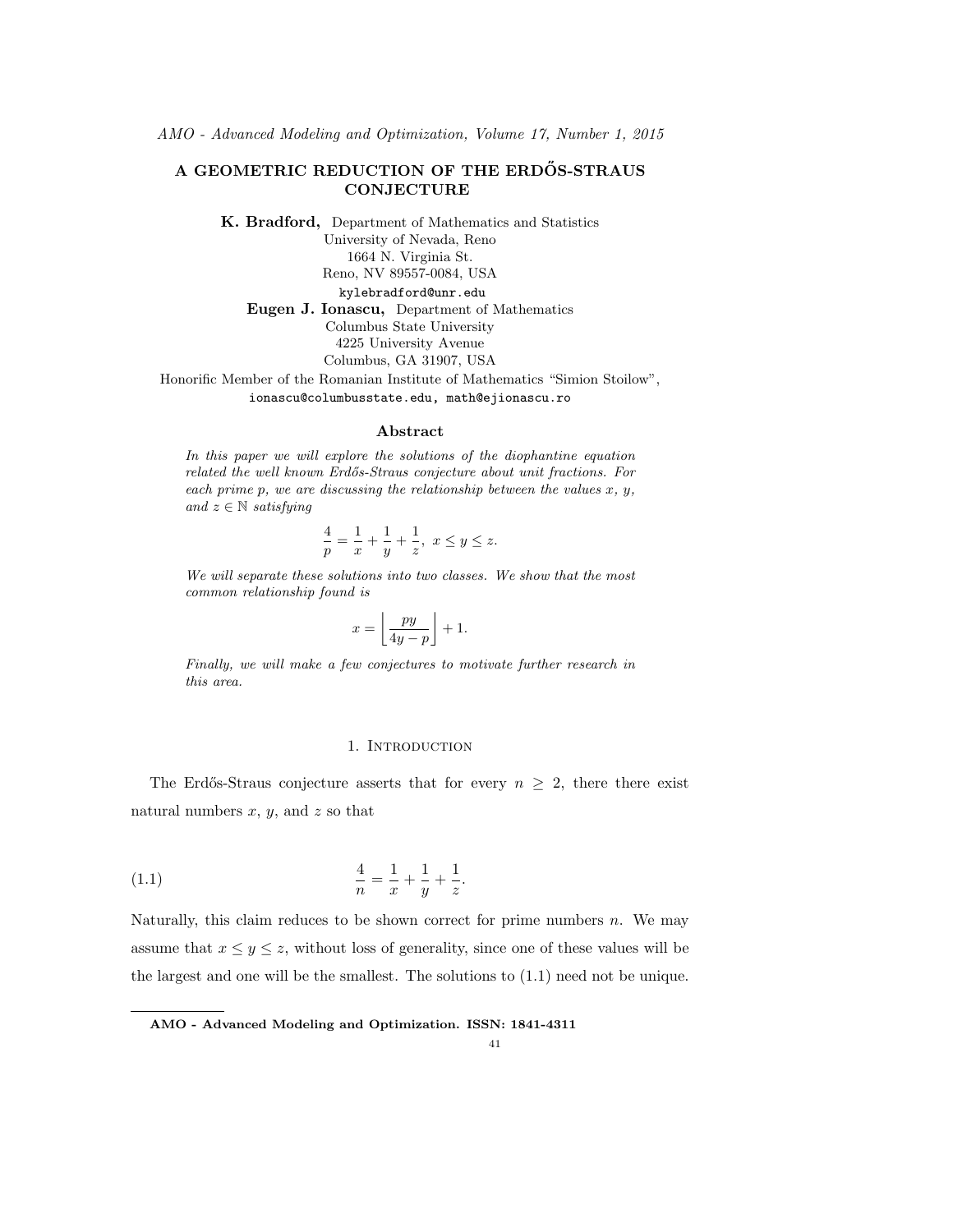For example, one can check that

(1.2)  
\n
$$
\frac{4}{17} = \frac{1}{5} + \frac{1}{34} + \frac{1}{170}
$$
\n
$$
= \frac{1}{5} + \frac{1}{30} + \frac{1}{510}
$$
\n
$$
= \frac{1}{6} + \frac{1}{15} + \frac{1}{510}
$$
\n
$$
= \frac{1}{6} + \frac{1}{17} + \frac{1}{102}.
$$

The Erdős-Straus conjecture dates back to the 1940s and early 1950s [7, 16, 18]. There have been attempts to solve this problem in many different ways. For example, some people used algebraic geometry techniques to bring a certain structure to this problem (see [4]), or analytic number theory techniques to find asymptotic results (see [5, 6, 11, 19, 20, 25, 26, 30]). Others looked into the study of related fractions, such as  $k/n$  for  $k \geq 2$  (see [1, 5, 13, 17, 27, 28]) or using computational methods (see [23]). Less elementary methods were used in [2, 6, 19, 20]). The current authors have made attempts to make equivalent conjectures in different number fields [3]. The best-known approach was developed by Rosati [18]. Mordell [14] has a great description of this method and many attempts use the techniques in his paper (see [9, 21, 24, 29]).

The purpose of this paper is to classify each solution based on its geometric location. Figure 1 shows the geometric location of the solutions listed in (1.2) as pink cells where the cells represent the standard xy integer lattice when both  $x > 0$  and  $y > 0$ . This image was made with a Microsoft excel worksheet by using conditional formatting of the cell colors. The pink cells that border the yellow cells in figure 1 will be of particular interest. In this case we see that all the pink cells border the yellow cells. To define the border between the yellow and blue cells in figure 1 we need to relate x and y. We let the cells be white if  $x > y$  or if  $y > z$ . When  $p = 17$  we will see that  $y > z$  if  $y > 34x/(4x - 17)$ . We will let the cells be yellow if  $z < 0$ . The cells will be yellow if  $y < 17x/(4x - 17)$  and the cells will be blue or pink if  $17x/(4x-17) \le y \le 34x/(4x-17)$ . The cells are pink only if z is an integer. Our main argument will be that a overwhelming majority of the solutions fall along the boundary of all  $(x, y)$  values that give  $z > 0$ .

We will also see that for all primes  $p \neq 2$  and  $p \neq 2521$  there exists at least one solution to (1.1) so that  $x = \lfloor py/(4y - p) \rfloor + 1$ , gcd  $(p, y) = 1$  and  $z = p \cdot \text{lcm}(x, y)$ . For  $p = 17$  we see that there are two solutions with this pattern.

These solutions are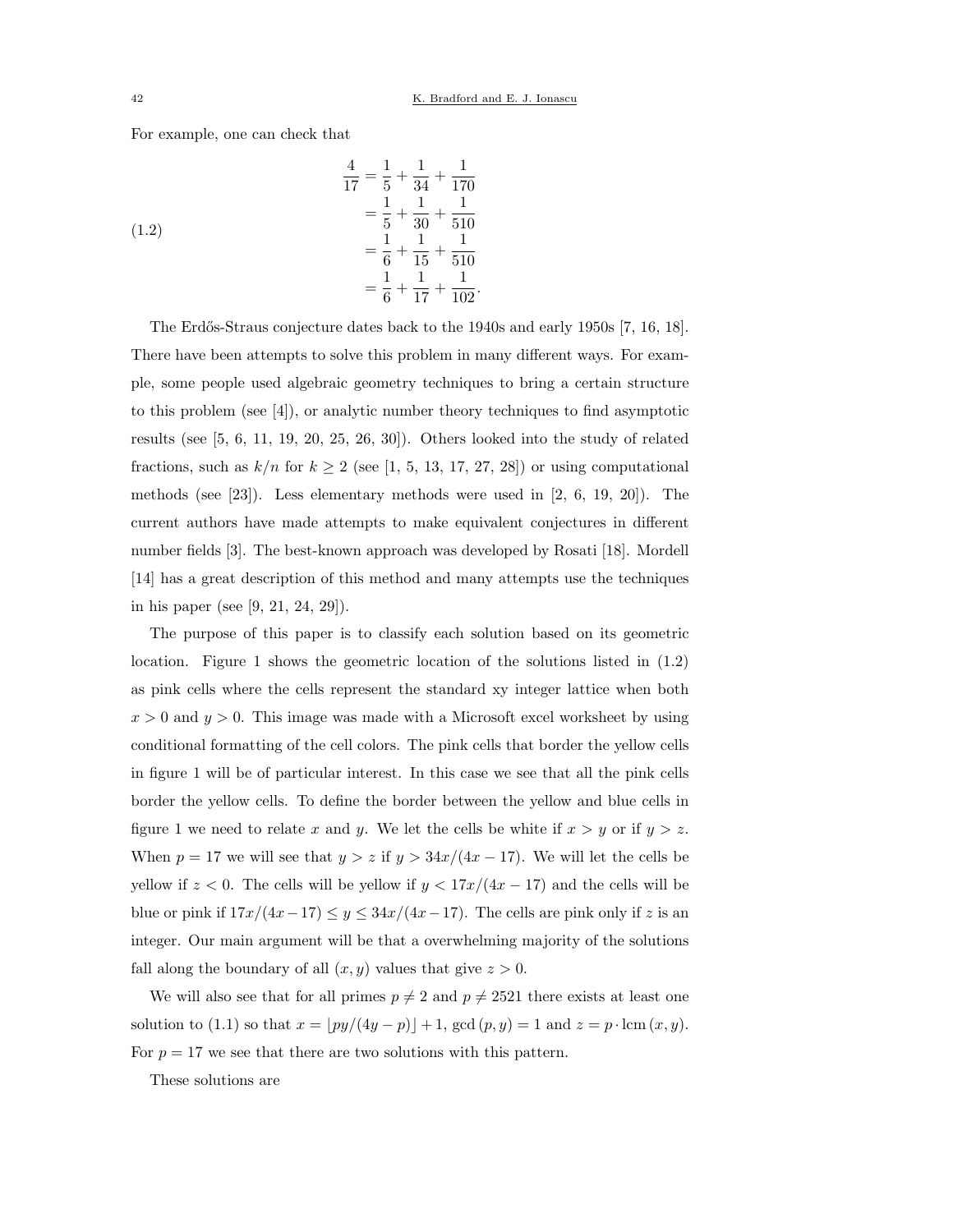#### A geometric consideration of the Erdős-Straus conjecture 43

|          |                              | $\overline{z}$                           | 3                                |                              | 5                                                                                                                           | 6                        |                                                                              | 8                     | ۰                                           | 10                                                          | 11                                                                | 12                     |
|----------|------------------------------|------------------------------------------|----------------------------------|------------------------------|-----------------------------------------------------------------------------------------------------------------------------|--------------------------|------------------------------------------------------------------------------|-----------------------|---------------------------------------------|-------------------------------------------------------------|-------------------------------------------------------------------|------------------------|
| 1        |                              |                                          |                                  |                              | $-0.5666667 -0.7906977 -0.9107143 -0.9855072 -1.0365854 -1.0736842 -1.1018519 -1.1239669$                                   |                          |                                                                              |                       |                                             | $-1.141791 - 1.1564626$                                     |                                                                   | $-1.16875 - 1.1791908$ |
| 2        |                              |                                          |                                  |                              | $-0.7906977 - 1.3076923 - 1.6721311 - 1.9428571 - 2.1518987 - 2.3181818 - 2.4536082 - 2.5660377 - 2.6608696$                |                          |                                                                              |                       |                                             |                                                             | $-2.7419355 - 2.8120301$                                          | $-2.8732394$           |
| 3        |                              |                                          |                                  |                              | $-0.9107143 -1.6721311 -2.3181818 -2.8732394 -3.3552632 -3.7777778 -4.1511628 -4.4835165$                                   |                          |                                                                              |                       | $-4.78125$                                  |                                                             | $-5.049505 - 5.2924528$                                           | $-5.5135135$           |
|          |                              |                                          |                                  |                              | $-0.9855072 -1.9428571 -2.8732394 -3.7777778 -4.6575342 -5.5135135! -6.3466667 -7.1578947 -7.9480519 -8.7179487 -9.4683544$ |                          |                                                                              |                       |                                             |                                                             |                                                                   | $-10.2$                |
| 5        | $-1.0365854$                 | $-2.1518987$                             | $-3,3552632$                     |                              | $-4,6575342 -6.0714286 -7.6119403$                                                                                          |                          |                                                                              |                       |                                             | $-9.296875 - 11.147541 - 13.189655 - 15.454545 - 17.980769$ |                                                                   | $-20.816327$           |
| 6        | $-1.0736842$                 | $-2.3181818$                             | $-3.7777778$                     | $-5.5135135$                 | $-7.6119403$                                                                                                                |                          | $-10.2 - 13.471698$                                                          |                       | $-17.73913 - 23.538462$                     | $-31.875$                                                   | $-44.88$                                                          | $-68$                  |
| 7        | $-1.1018519$                 | $-2.4536082$                             | $-4.1511628$                     | $-6.3466667$                 | $-9.296875$                                                                                                                 |                          | $-13.471698 - 19.833333 - 30.709677$                                         |                       |                                             | $-53.55 - 132.22222$                                        |                                                                   | 654.5 109.846154       |
| R        | $-1.1239669$                 | $-2.5660377$                             | $-4.4835165$                     |                              | $-7.1578947 - 11.147541$                                                                                                    | $-17.73913$              | $-30.709677$                                                                 | $-68$                 |                                             |                                                             | -1224 97.1428571 51.5862069 37.0909091                            |                        |
| ٥        | $-1.141791$                  | $-2.6608696$                             | $-4.78125$                       | $-7.9480519$                 | $-13.189655$                                                                                                                | $-23.538462$             | $-53.55$                                                                     | $-1224$               |                                             | 76.5 41.3513514 30.0535714                                  |                                                                   | 24.48                  |
| 10       | $-1.1564626$                 | $-2.7419355$                             | $-5.049505$                      | $-8.7179487 - 15.454545$     |                                                                                                                             |                          | -31.875 -132.22222 97.1428571 41.3513514 28.3333333 22.5301205               |                       |                                             |                                                             |                                                                   | 19.245283              |
| 11       | $-1.16875$                   | $-2.8120301$                             | $-5.2924528$                     | $-9.4683544$                 | $-17.980769$                                                                                                                | $-44.88$                 | 654.5                                                                        |                       | 51.5862069 30.0535714 22.5301205            |                                                             | 18.7                                                              | 16.379562              |
| 12       |                              | $-1.1791908 - 2.8732394 - 5.5135135$     |                                  |                              | $-10.2 - 20.816327$                                                                                                         | $-68$                    | 109.846154 37.0909091                                                        |                       | 24.48                                       | 19.245283                                                   |                                                                   | 16.379562 14.5714286   |
| 13       | $-1.188172$                  | $-2.9271523$                             | $-5.7155172$                     | $-10.91358$                  | $-24.021739$                                                                                                                | $-120.54545$             | 64.4583333                                                                   |                       |                                             |                                                             | 29.9661017 21.1595745 17.1317829 14.8231707 13.3266332            |                        |
| 14       | $-1.1959799$                 |                                          | $-2.975 - 5.9008264 - 11.609756$ |                              | $-27.674419$                                                                                                                | $-357$                   |                                                                              |                       |                                             |                                                             | 47.6 25.7297297 18.9557522 15.6578947 13.7068063 12.4173913       |                        |
| 15       | $-1.2028302$                 | $-3.0177515$                             | $-6.0714286$                     | $-12.289157$                 | $-31.875$                                                                                                                   | 510                      | 38.8043478                                                                   |                       |                                             |                                                             | 22.9213483 17.3863636 14.5714286 12.8669725 11.7241379            |                        |
| 16       | $-1.2088889$                 | $-3.0561798$                             | $-6.2290076$                     | $-12.952381$                 | $-36.756757$                                                                                                                | 163.2                    | 33.4035088                                                                   | 20.9230769            |                                             |                                                             | 16.2119205 13.7373737 12.2122449 11.1780822                       |                        |
| 17       | $-1.2142857$                 | $-3.0909091$                             | $-6.375$                         | $-13.6$                      | $-42.5$                                                                                                                     | 102                      |                                                                              | 29.75 19.4285714      |                                             | 15.3 13.0769231                                             |                                                                   | 11.6875 10.7368421     |
| 18       | $-1.2191235$                 | $-3.122449$                              | $-6.5106383$                     | $-14.232558$                 | $-49.354839$                                                                                                                | 76.5                     |                                                                              |                       |                                             |                                                             | 27.1139241 18.2686567 14.5714286 12.5409836 11.2575251 10.3728814 |                        |
| 19       | $-1.2234848$                 | $-3.1512195$                             | $-6.6369863$                     | $-14.850575$                 | $-57.678571$                                                                                                                | 62.516129                |                                                                              |                       | 25.1222222 17.3422819 13.9759615 12.0973783 |                                                             |                                                                   | 10.898773 10.0675325   |
| 20       | $-1.2274368$                 | $-3.1775701$                             | $-6.7549669$                     | $-15.454545$                 | $-68$                                                                                                                       | 53.6842105               | 23.5643564                                                                   |                       |                                             |                                                             | 16.5853659 13.4801762 11.7241379 10.5949008 9.80769231            |                        |
| 21       | $-1.2310345$                 | $-3.2017937$                             | $-6.8653846$                     | $-16.044944$                 | $-81.136364$                                                                                                                | 47.6                     | 22.3125                                                                      |                       |                                             |                                                             | 15.9553073 13.0609756 11.4057508 10.3342105 9.58389262            |                        |
| 22       | $-1.2343234$                 | $-3.2241379$                             | $-6.9689441$                     | $-16.622222$                 | $-98,421053$                                                                                                                | 43.1538462               |                                                                              |                       |                                             |                                                             | 21.2845528 15.4226804 12.7018868 11.1309524 10.1081081 9.38912134 |                        |
| 23       | $-1.2373418$                 | $-3.2448133$                             | $-7.0662651$                     | $-17.186813$                 | $-122.1875$                                                                                                                 | 39.7627119               |                                                                              |                       |                                             |                                                             | 20.4253731 14.9665072 12.3908451 10.8913649 9.91013825 9.21807466 |                        |
| 24       | $-1.2401216$                 |                                          | $-3.264 - 7.1578947$             | $-17.73913$                  | $-156.92308$                                                                                                                | 37.0909091               |                                                                              |                       |                                             |                                                             | 19.6965517 14.5714286 12.1188119 10.6806283 9.73535792 9.06666667 |                        |
| 25       |                              | $-1,2426901 -3,2818533$                  | $-7,2443182$                     | $-18.27957$                  | $-212.5$                                                                                                                    | 34.9315068               |                                                                              | 19.0705128 14.2259414 |                                             |                                                             | 11.878882 10.4938272 9.57991803 8.93169877                        |                        |
| 26       | $-1.2450704$                 | $-3.2985075$                             | $-7.3259669$                     | $-18.808511$                 | $-315.71429$                                                                                                                | 33.15                    |                                                                              |                       | 18.5269461 13.9212598 11.6656891 10.3271028 |                                                             |                                                                   | 9.4407767 8.81063123   |
| 27<br>28 | $-1.2472826$<br>$-1.2493438$ | $-3.3140794 - 7.4032258$<br>$-3.3286713$ | $-7.4764398$                     | $-19.326316$<br>$-19.833333$ | $-573.75$<br>$-2380$                                                                                                        | 31.6551724<br>30.3829787 | 18.0505618 13.6505576                                                        |                       |                                             | 11.475 10.1773836 9.31549815                                | 17.6296296 13.4084507 11.3034301 10.0421941 9.20210896 8.60240964 | 8.7014218              |
| 29       | $-1.251269$                  | $-3.3423729 - 7.5459184$                 |                                  | $-20.329897$                 | 1232.5                                                                                                                      | 29.2871287               |                                                                              |                       | 17.255 13.1906355 11.1482412                |                                                             | 9.9195171 9.09899329 8.51223022                                   |                        |
| 30       | $-1.2530713$                 | $-3.3552632$                             | $-7.6119403$                     | $-20.816327$                 | 510                                                                                                                         |                          | 28.3333333 16.9194313 12.9936306 11.0071942 9.80769231 9.00481541 8.42975207 |                       |                                             |                                                             |                                                                   |                        |
| 31       | $-1.2547619$                 | $-3.3674121 - 7.6747573$                 |                                  | $-21.292929$                 | 329.375                                                                                                                     | 27.4956522               |                                                                              |                       | 16.6171171 12.8145897 10.8784404            |                                                             | 9.7053407 8.91846154 8.35402906                                   |                        |
| 32       | $-1.256351$                  | $-3.378882$                              | $-7.7345972$                     | $-21.76$                     | 247.272727                                                                                                                  |                          | 26.7540984 16.3433476 12.6511628 10.7604396 9.61130742 8.83899557 8.28426396 |                       |                                             |                                                             |                                                                   |                        |
| 33       | $-1.2578475$                 | $-3.3897281$                             | $-7.7916667$                     | $-22.217822$                 | 200.357143                                                                                                                  |                          | 26.0930233 16.0942623 12.5013928 10.6518987                                  |                       |                                             | 9.524618                                                    |                                                                   | 8.765625 8.21978022    |
| 34       | $-1.2592593$                 |                                          | $-3.4 - 7.8461538$               | $-22.666667$                 | 170                                                                                                                         |                          | 25.5 15.8666667 12.3636364 10.5517241 9.44444444 8.69767442                  |                       |                                             |                                                             |                                                                   | 8.16                   |
| 35       | $-1.2605932$                 | $-3.4097421$                             | $-7.8982301$                     | $-23.106796$                 | 148.75                                                                                                                      |                          | 24.965035 15.6578947 12.2365039 10.4589844 9.37007874 8.63456464 8.10442679  |                       |                                             |                                                             |                                                                   |                        |
| 36       | $-1.2618557$                 | $-3.4189944$                             | $-7.9480519$                     | $-23.538462$                 | 133.043478                                                                                                                  | 24.48                    |                                                                              |                       |                                             |                                                             | 15.465704 12.1188119 10.3728814 9.30091185 8.57579618 8.05263158  |                        |
| 37       | $-1.2630522$                 | $-3.4277929$                             | $-7.9957627$                     | $-23.961905$                 | 120.961538                                                                                                                  |                          | 24.0382166 15.2881944 12.0095465 10.2927273 9.23641703 8.52093596 8.00424178 |                       |                                             |                                                             |                                                                   |                        |
| 38       | $-1.2641879$                 | $-3.4361702$                             | $-8.0414938$                     | $-24.377358$                 | 111.37931                                                                                                                   |                          | 23.6341463 15.1237458 11.9078341 10.2179262 9.17613636 8.46960667 7.95893224 |                       |                                             |                                                             |                                                                   |                        |
| 39       | $-1.2652672$                 | $-3.4441558$                             | $-8.0853659$                     | $-24.785047$                 | 103.59375                                                                                                                   |                          | 23.2631579 14.9709677 11.8129176 10.1479592 9.11966988 8.42147806 7.91641791 |                       |                                             |                                                             |                                                                   |                        |
| 40       |                              | $-1.2662942 - 3.4517766$                 | $-8.12749$                       | $-25.185185$                 | 97.1428571                                                                                                                  |                          | 22.9213483 14.8286604 11.7241379 10.0823723 9.06666667                       |                       |                                             |                                                             |                                                                   | 8.3762598 7.87644788   |
| 41       | $-1.2672727$                 | $-3.4590571$                             | $-8.1679688$                     | $-25.577982$                 | 91.7105263                                                                                                                  |                          | 22.6054054 14.6957831 11.6409186 10.0207668 9.01681759 8.33369565 7.83880037 |                       |                                             |                                                             |                                                                   |                        |
| 42       | $-1.268206$                  | $-3.4660194$                             | $-8.2068966$                     | $-25.963636$                 | 87.0731707                                                                                                                  |                          | 22.3125 14.5714286                                                           | 11.562753             |                                             |                                                             | 9.9627907 8.96984925 8.29355861 7.80327869                        |                        |
| 43       | $-1.2690972$                 | $-3.4726841$                             | $-8.2443609$                     | $-26.342342$                 | 83.0681818                                                                                                                  |                          | 22.040201 14.4548023 11.4891945 9.90813253 8.92551893 8.25564682 7.76970771  |                       |                                             |                                                             |                                                                   |                        |
| 44       | $-1.2699491$                 | $-3.4790698$                             | $-8.2804428$                     | $-26.714286$                 | 79.5744681                                                                                                                  |                          | 21.7864078 14.3452055 11.4198473 9.85651537 8.88361045 8.21978022 7.73793103 |                       |                                             |                                                             |                                                                   |                        |
| 45       | $-1.2707641$                 | $-3.4851936$                             | $-8.3152174$                     | $-27.079646$                 | 76.5                                                                                                                        |                          | 21.5492958 14.2420213 11.3543599 9.80769231 8.84393064 8.18579767 7.70780856 |                       |                                             |                                                             |                                                                   |                        |
| 46       |                              | $-1.2715447 - 3.4910714 - 8.3487544$     |                                  | $-27.438596$                 | 73.7735849                                                                                                                  |                          | 21.3272727 14.1447028 11.2924188 9.76144244 8.80630631                       |                       |                                             |                                                             | 8.1535545                                                         | 7.6792144              |
| 47       | $-1.272293$                  | $-3.4967177 - 8.3811189$                 |                                  | $-27,791304$                 | 71 3307857                                                                                                                  |                          | 21 1189427 14 0527638 11 2337434 9 71756757 8 77058178 8 12292052 7 65203512 |                       |                                             |                                                             |                                                                   |                        |

FIGURE 1. For  $p = 17$ , the cells contain the z value in terms of  $x \in$  $\{1, 2, ..., 12\}$  and  $y \in \{1, 2, ... 47\}$ . If  $x > y$  or  $y > z$  the cell color is white. If z is negative the cell color is yellow. If z is a solution of  $(1.1)$ , i.e. z is a positive integer and  $x \le y \le z$ , the cell color is red (see (1.2)). Otherwise the cell color is blue.

$$
\frac{4}{17} = \frac{1}{5} + \frac{1}{30} + \frac{1}{510}
$$

$$
= \frac{1}{6} + \frac{1}{15} + \frac{1}{510}
$$

.

Finally we will see that for all primes  $p \notin \{2, 3, 7, 47, 193, 2521\}$  there exists at least one solution to (1.1) so that  $y = \lfloor px/(4x - p) \rfloor + 1$ ,  $gcd(p, y) = 1$  and  $z = p \cdot \text{lcm}(x, y)$ . For  $p = 17$  we see that there is only one solution with this requirement. This solution is

$$
\frac{4}{17} = \frac{1}{6} + \frac{1}{15} + \frac{1}{510}.
$$

The rest of the paper is organized as follows: in Section 2 we will describe the main results without proof and in Section 3 we will fill in the necessary details.

## 2. Main Results

We would like to generalize the observations made in the introduction for 17, to any prime p. Our first goal in this endeavor is to define the boundary between the yellow cells and the blue or pink cells as in Figure 1 for a general prime  $p$ . We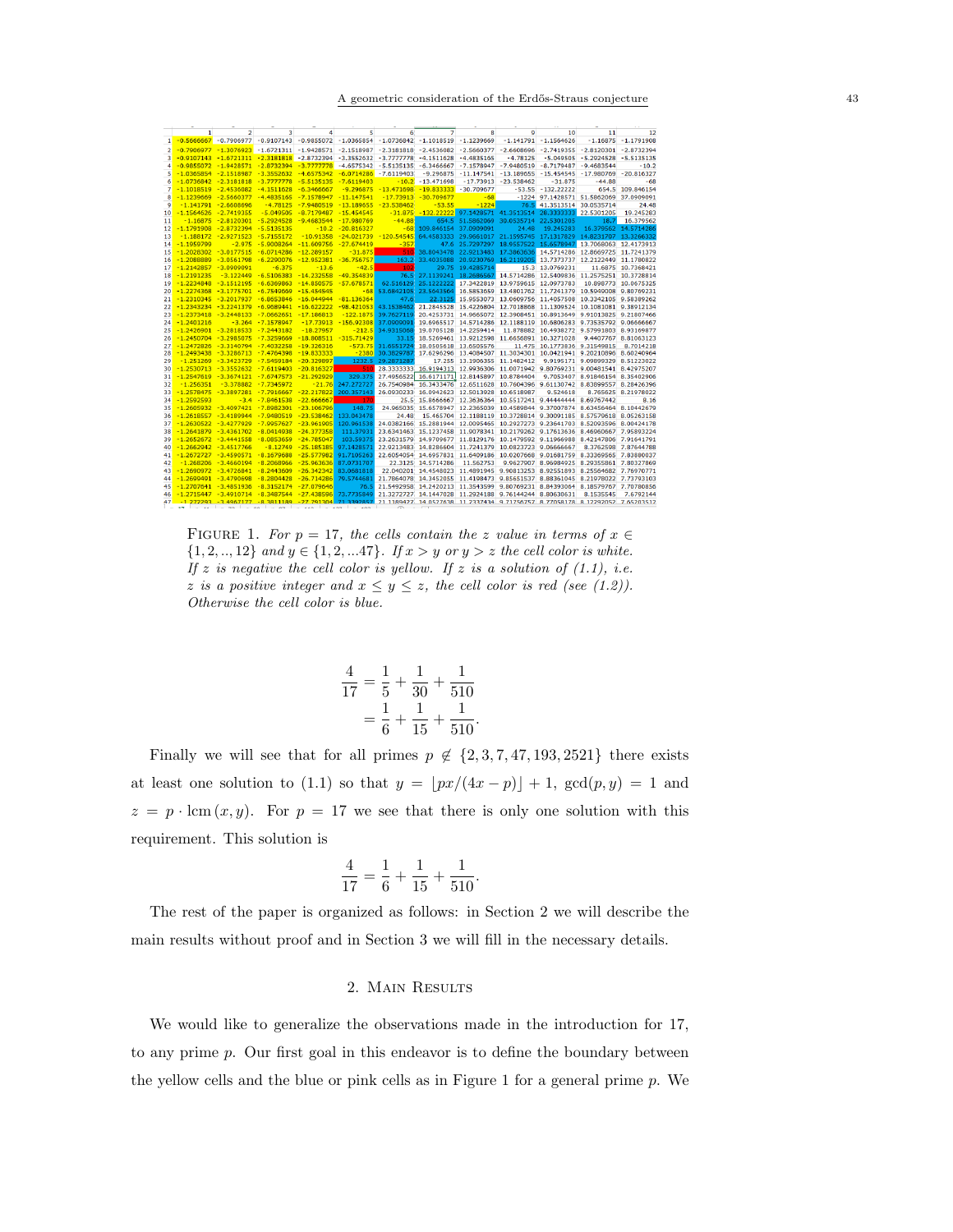notice that if

$$
y < \frac{px}{4x - p}
$$

then

(2.1) 
$$
\frac{4}{p} < \frac{1}{x} + \frac{1}{y}.
$$

To solve  $(1.1)$  when  $(2.1)$  holds, we necessarily need z be negative. Because this cannot happen, this implies that

$$
y \ge \frac{px}{4x - p}.
$$

To solve (1.1), the equation  $4xy - p(x + y) = 0$  cannot hold because if it did hold, then

$$
\frac{4}{p} = \frac{1}{x} + \frac{1}{y}
$$

and necessarily z cannot be an integer. This equation will, however, define the boundary between the yellow cells and the blue or red cells mentioned from Figure 1 and it will apply to any prime  $p$ . To be on the correct side of this boundary we see that

(2.2) 
$$
4xy - p(x + y) > 0.
$$

To be along the boundary, yet satisfy (2.2), we need to select the integer values of x and y so that the left hand side of the inequality  $(2.2)$  is the smallest possible positive value. The following definition will describe two ways that a solution to (1.1) can be along this boundary.

**Definition 2.1.** A solution to  $(1.1)$  is a type  $I(a)$  solution if

(2.3) 
$$
y = \left\lfloor \frac{px}{4x - p} \right\rfloor + 1.
$$

A solution to  $(1.1)$  is a type  $I(b)$  solution if

(2.4) 
$$
x = \left\lfloor \frac{py}{4y - p} \right\rfloor + 1.
$$

A solution is called a type I solution if it is a type  $I(a)$  solution, a type  $I(b)$  solution or both.

If we relate this to Figure 1, then type I solutions are given by the red cells that border a yellow cell from the bottom or from the right. In particular, a type  $I(a)$ solution is given by a red cell that borders a yellow cell from the bottom and a type I(b) solution is given by a pink cell that borders a yellow cell from the right.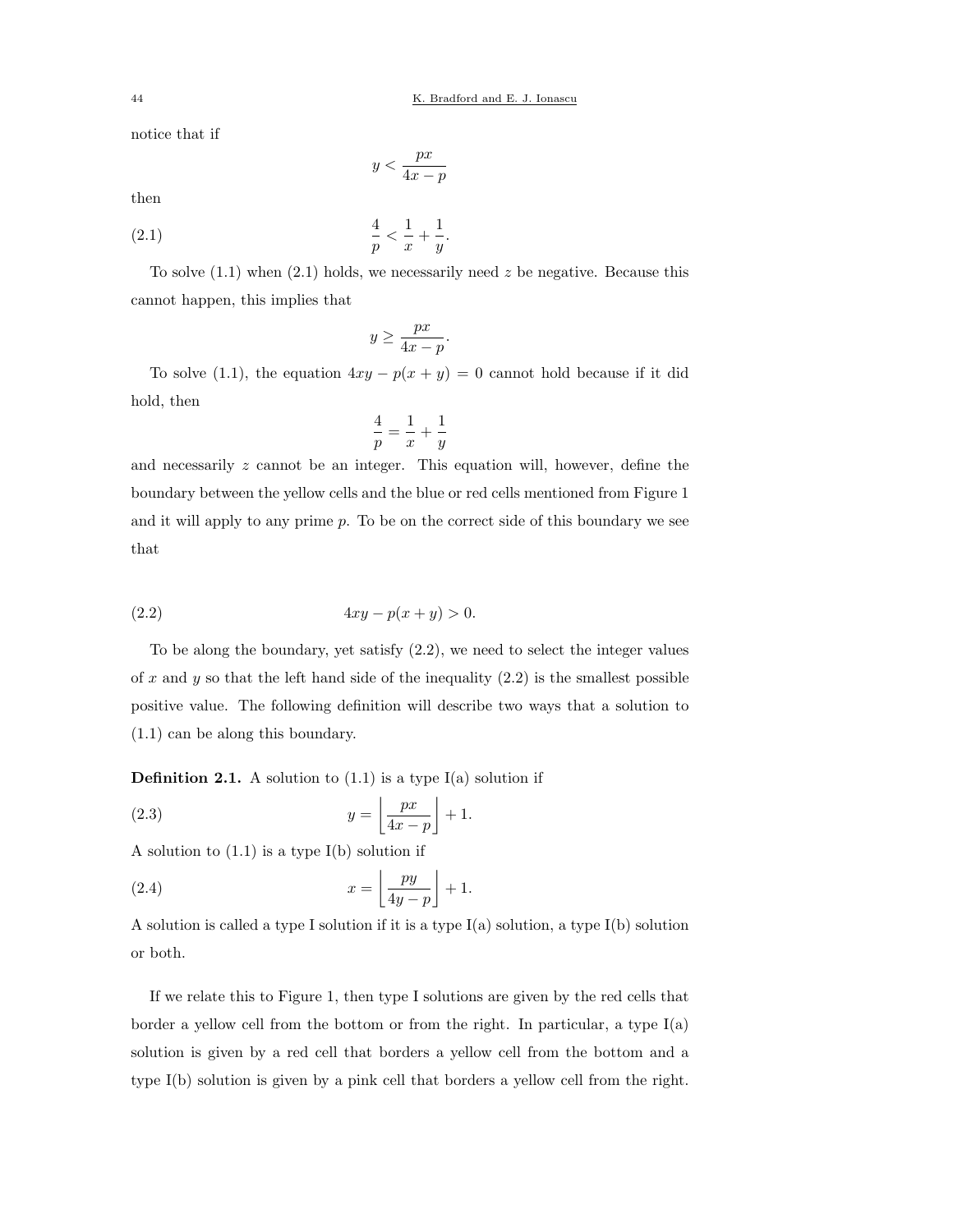We quickly find a relationship between type  $I(a)$  solutions and type  $I(b)$  solutions, which we outline in the following proposition.

# **Proposition 2.2.** If a solution is a type  $I(a)$  solution then it is a type  $I(b)$  solution.

This means that if a solution to  $(1.1)$  is of type I, then it is of type I(b). We can use the two terms interchangeably. There is computational evidence to suggest that the only prime p where there is no solution of type I(a) is when  $p = 193$ . This computation evidence is through all primes less that  $10^8$ . We summarize this conclusion in the following conjecture.

**Conjecture 2.3.** The only prime p where there is no solution of type  $I(a)$  is  $p =$ 193.

Because all type  $I(a)$  solutions are type  $I(b)$  solutions, we can make a stronger statement about type I(b) solutions. Because

$$
\frac{4}{193} = \frac{1}{50} + \frac{1}{1930} + \frac{1}{4825}
$$

is a type I(b) solution, there is computational evidence to suggest that every prime  $p$  has a solution of type I(b). This computational evidence is through all primes less that  $10^8$ . We summarize this conclusion in the following conjecture.

## **Conjecture 2.4.** Every prime p has a solution of type  $I(b)$ .

The fact that every prime has at least one solution of type  $I(b)$  gives the authors of this paper the impression that the proof of the Erdős-Straus conjecture reduces to finding a solution of type  $I(b)$  for every prime p. This may not be true, but it leads us to ask the natural question: "for which primes  $p$ , we can prove that there exists at least one decomposition of type I(b)?" In this direction, first we recall a theorem from [9].

**Theorem 2.5.** (Ionascu-Wilson) Equation (1.1) has at least one solution for every prime number p, except possible for those primes of the form  $p \equiv r \pmod{9240}$ where r is one of the 34 entries in the table:

| 1    | 169  | 289  | 361  | 529  | 841  |
|------|------|------|------|------|------|
| 961  | 1369 | 1681 | 1849 | 2041 | 2209 |
| 2521 | 2641 | 2689 | 2809 | 3361 | 3481 |
| 3529 | 3721 | 4321 | 4489 | 5041 | 5161 |
| 5329 | 5569 | 6169 | 6241 | 6889 | 7561 |
| 7681 | 7921 | 8089 | 8761 |      |      |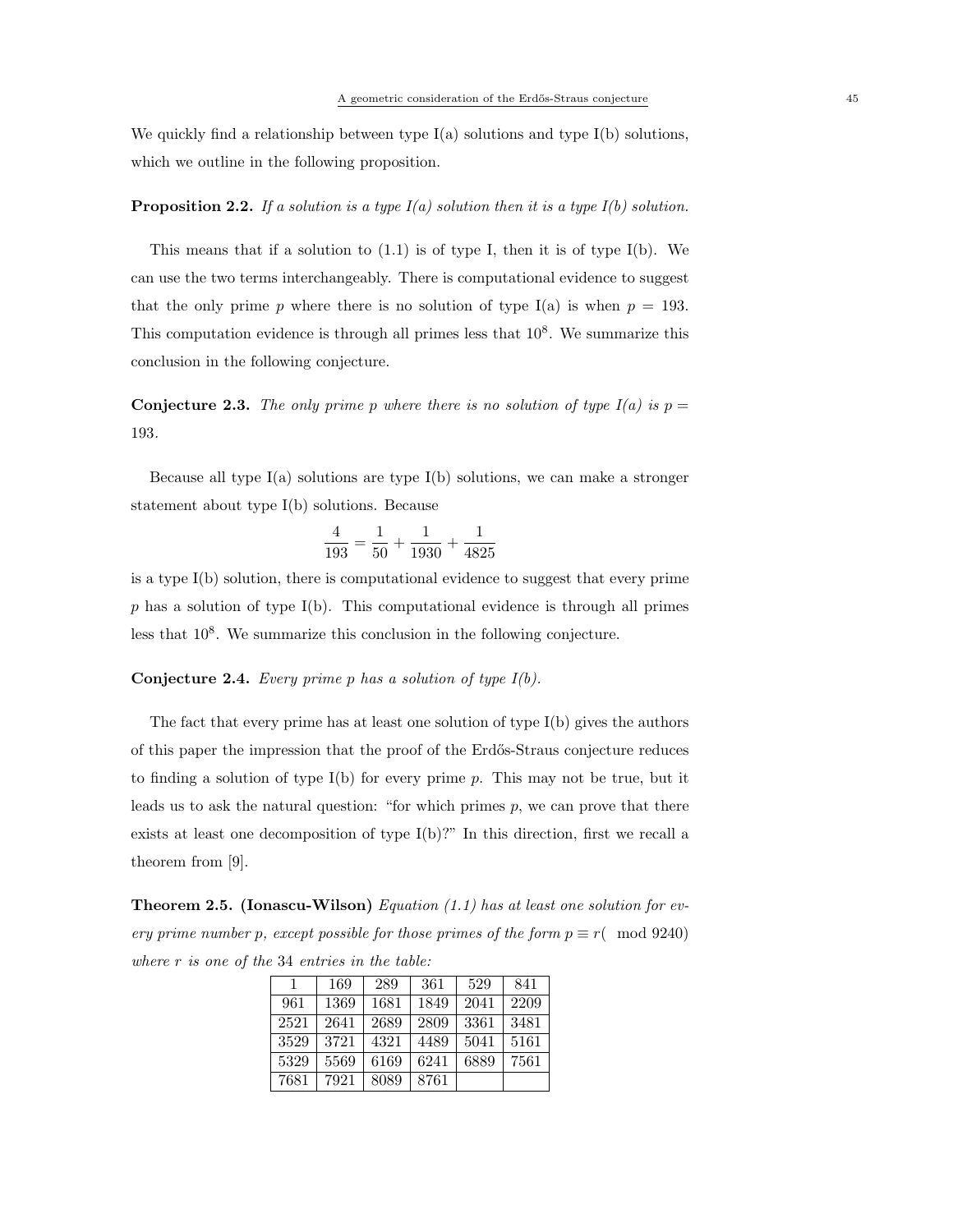The decompositions created to prove Theorem 2.5 were given in [9] and can be tested to determine whether or not they were of type I(b). The following theorem tells us that every solution provided is of type I(b).

Theorem 2.6. Every prime p that is guaranteed a solution by Theorem 2.5 has at *least one solution of type*  $I(b)$ *.* 

Although we believe, every prime has at least one solution of type I(b), we were curious to know whether or not every solution was of type I(b). We can see for  $p = 17$  that every solution was of type I(b), however, for other primes there exist solutions that are not of type I. For example, we have that

$$
\frac{4}{71} = \frac{1}{20} + \frac{1}{284} + \frac{1}{355}
$$

where we see that

$$
x = \left\lfloor \frac{71 \cdot 284}{4 \cdot 284 - 71} \right\rfloor + 2 = 20.
$$

To account for the remaining solutions, we make the following definition.

Definition 2.7. A solution to (1.1) that is not a type I solution is a type II solution.

It is natural to ask if there is a pattern within the class of type II solutions. Although there is most likely no upper bound to the number of type II solutions that exist for a given prime, it appears that as the number of type II solutions grow, the number of type I solutions grow as well. They do not, however, appear to grow at a uniform rate. Figure 2 shows the proportion of type II solutions for each prime less than 4000. There is no prime less than 4000 that has less than 80% of its solutions of type I, but this proportion seems sporadic.

We can see from Figure 2 that most primes have no type II solutions at all, so our next goal was to make an empirical distribution for the solutions to (1.1) based on the proximity of the solution to the boundary. For example, there are 38434 solutions to (1.1) for primes  $p \leq 4000$ . We will separate the number of solutions to  $(1.1)$  for prime numbers p into categories based on whether the solutions satisfy

$$
x = \left\lfloor \frac{py}{4y - p} \right\rfloor + i
$$

for  $1 \leq i \leq 5$ . Table 1 and Figure 3 summarize what we have found for primes  $p \leq 4000$ .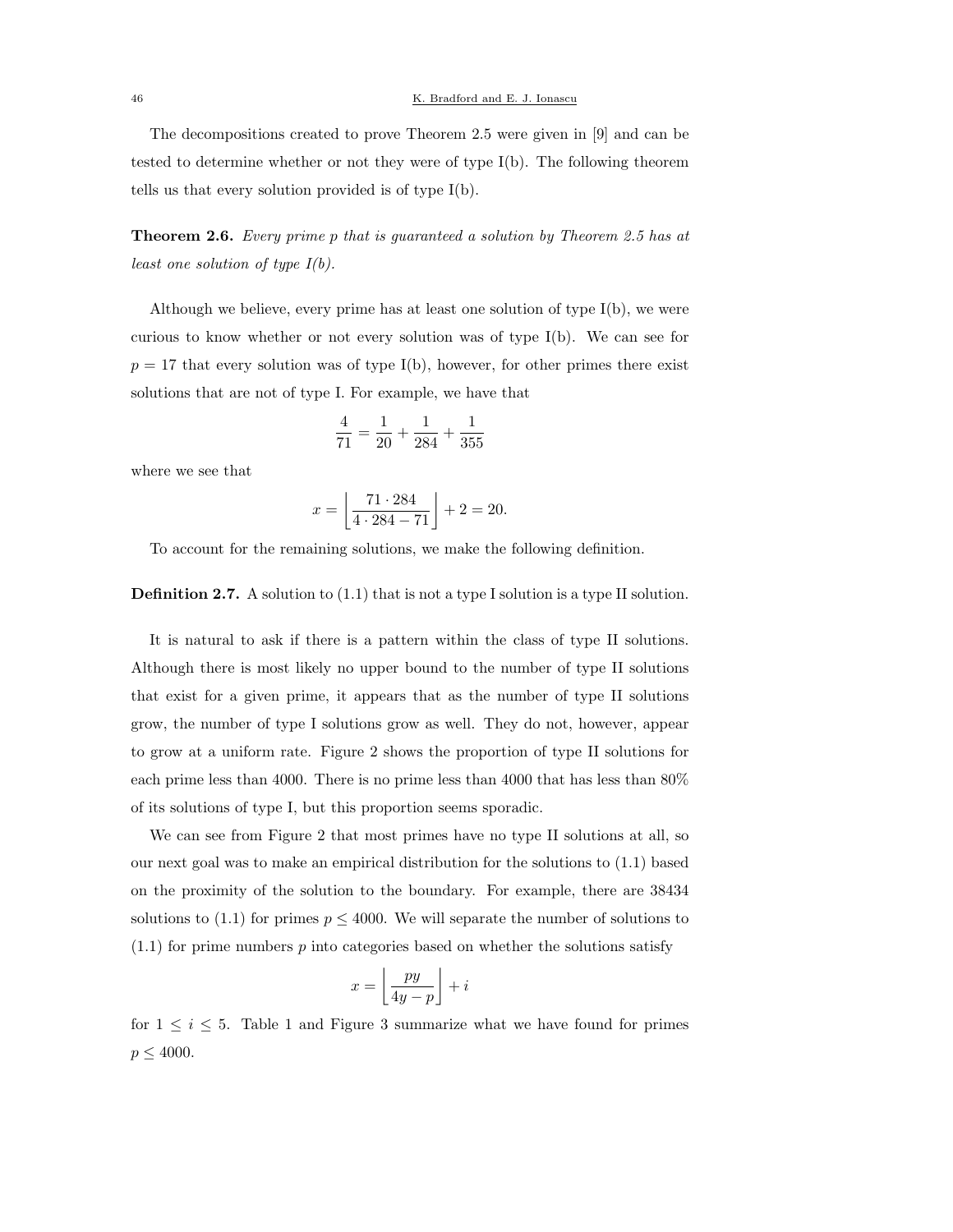

Figure 2. This graph shows the proportion of type II solutions for each prime p.

This distribution shows our point very well. If we are to describe a pattern for solutions to  $(1.1)$  for a general prime p, it appears that it is a safe assumption to let

$$
x = \left\lfloor \frac{py}{4y - p} \right\rfloor + 1.
$$

Next we turn our attention to another pattern one can easily identify for solutions of  $(1.1)$ . As mentioned in the introduction, we can see that for all primes  $p$ such that  $p \neq 2$  and  $p \neq 2521$  there exists a solution so that  $x = \lfloor py/(4y - p) \rfloor + 1$ ,  $gcd(p, y) = 1$  and  $z = p \cdot lcm(x, y)$ . This has been checked computationally for all primes less than  $10^8$ . Instead of trying to explain why the two primes  $p = 2$  and  $p = 2521$  do not follow this pattern, we argue that it suffices to find a prime  $p^*$ large enough so that every prime larger than  $p^*$  has the pattern we describe above. This brings up two conjectures. We believe that these conjectures govern at least one way to find a general pattern for the solutions of (1.1).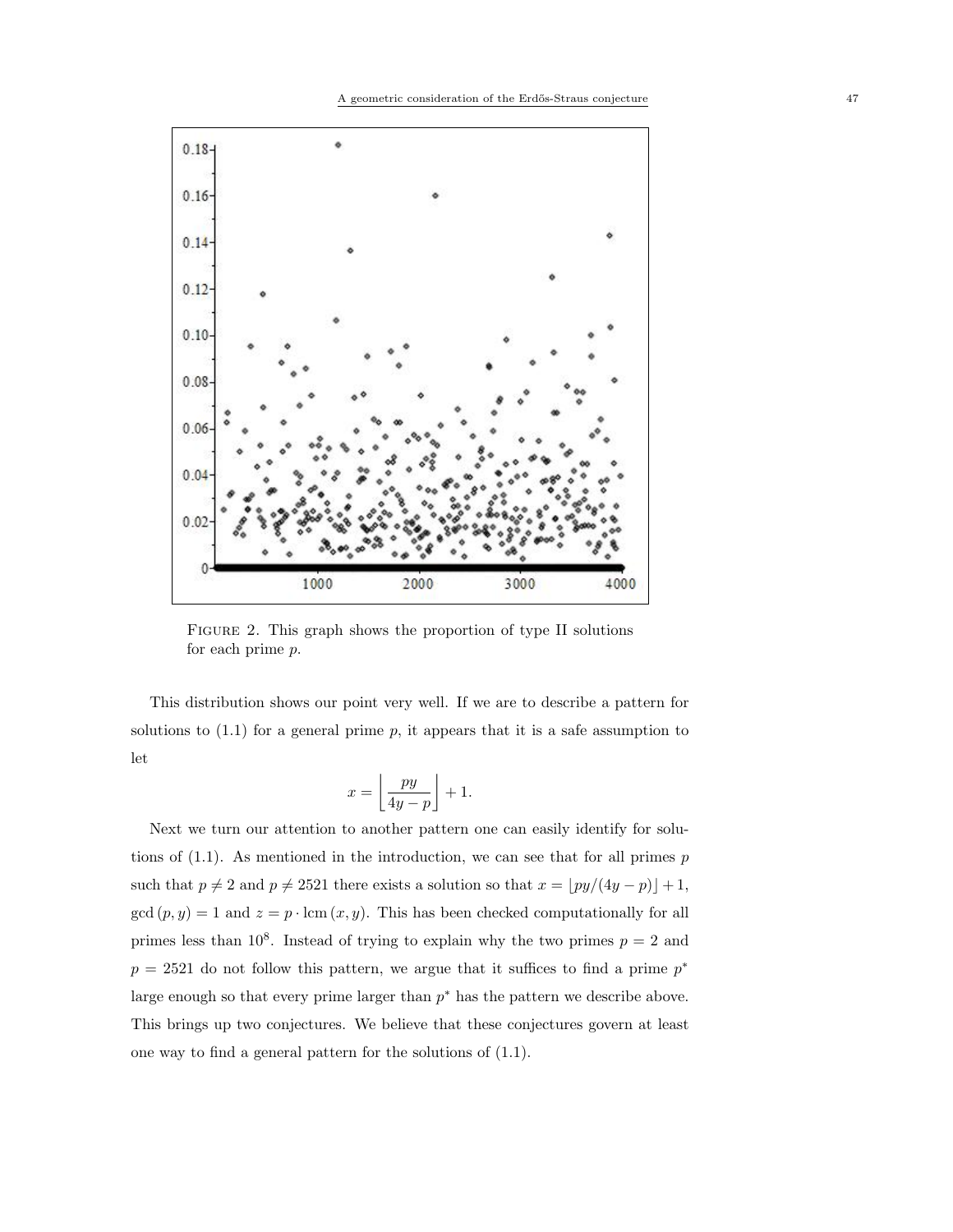| İ, | $#$ solutions | proportion |
|----|---------------|------------|
|    | 37612         | 0.9786     |
| 2  | 517           | 0.0135     |
| 3  | 170           | 0.0044     |
|    | 64            | 0.0017     |
| 5  | 71            | 0.0018     |

Table 1. This table shows the empirical probability distribution function of the solutions to (1.1) based on their proximity to the boundary values that make z positive. The solutions are accumulated for primes less than 4000 and separated into categories based on whether the solutions satisfy  $x = |py/(4y - p)| + i$ .

First we mention that for any prime  $p \neq 2$  and  $y \in \mathbb{N}$  that satisfy (1.1) we have that  $\lfloor py/(4y - p)\rfloor + 1 = \lfloor py/(4y - p)\rfloor$ . Similarly for any prime  $p \neq 2$  and  $x \in \mathbb{N}$ that satisfy (1.1) we have that  $\lfloor px/(4x - p) \rfloor + 1 = \lfloor px/(4x - p) \rfloor$ . This will help simplify how we express our work. We now state our conjecture and provide a corollary to show the nature of our solution.

Conjecture 2.8. Consider a prime  $p^* \geq 2521$ . Given any prime  $p > p^*$  there exists  $y \in \mathbb{N}$  so that  $\lceil p/2 \rceil \leq y \leq \lfloor p(p+3)/6 \rfloor$ , gcd  $(p, y) = 1$  and

$$
\frac{y}{(4y-p)-m} \in \mathbb{N}
$$

where  $m \equiv py \mod (4y - p)$ .

**Corollary 2.9.** Consider a prime  $p^* \geq 2521$ . Given any prime  $p > p^*$  there exists  $y \in \mathbb{N}$  so that  $\lceil p/2 \rceil \leq y \leq \lfloor p(p+3)/6 \rfloor$ , gcd  $(p, y) = 1$  and

$$
\frac{4}{p} = \frac{1}{\left\lceil \frac{py}{4y-p} \right\rceil} + \frac{1}{y} + \frac{1}{p \cdot \text{lcm}\left(\left\lceil \frac{py}{4y-p} \right\rceil, y\right)}.
$$

There are some scenarios for the prime  $p$  that are guaranteed a solution of this type. We outline the cases that have are guaranteed a solution in the following tables. These results are incomplete and rather difficult to show in general.  $\overline{\phantom{a}}$ 

| 3 mod 4    | $(p(p+1)/4)+1$ |  | 241 mod 840 | $(23p+1)/8$ |
|------------|----------------|--|-------------|-------------|
| $5 \mod 8$ | $(3p+1)/4$     |  | 409 mod 840 | $(23p+1)/8$ |
| 17 mod 24  | $(7p+1)/4$     |  | 433 mod 840 | $(15p+1)/4$ |
| 97 mod 120 | $(7p+1)/8$     |  | 601 mod 840 | $(15p+1)/4$ |
| 73 mod 840 | $(23p+1)/8$    |  | 769 mod 840 | $(15p+1)/4$ |

We next make an analogue to conjecture 2.8 when the solutions are of type  $I(a)$ . This is much more enlightening for programming reasons. We only need to check that the following conjecture holds for values of  $x \in \mathbb{N}$  so that  $\lceil p/4 \rceil \leq x \leq \lceil p/2 \rceil$ .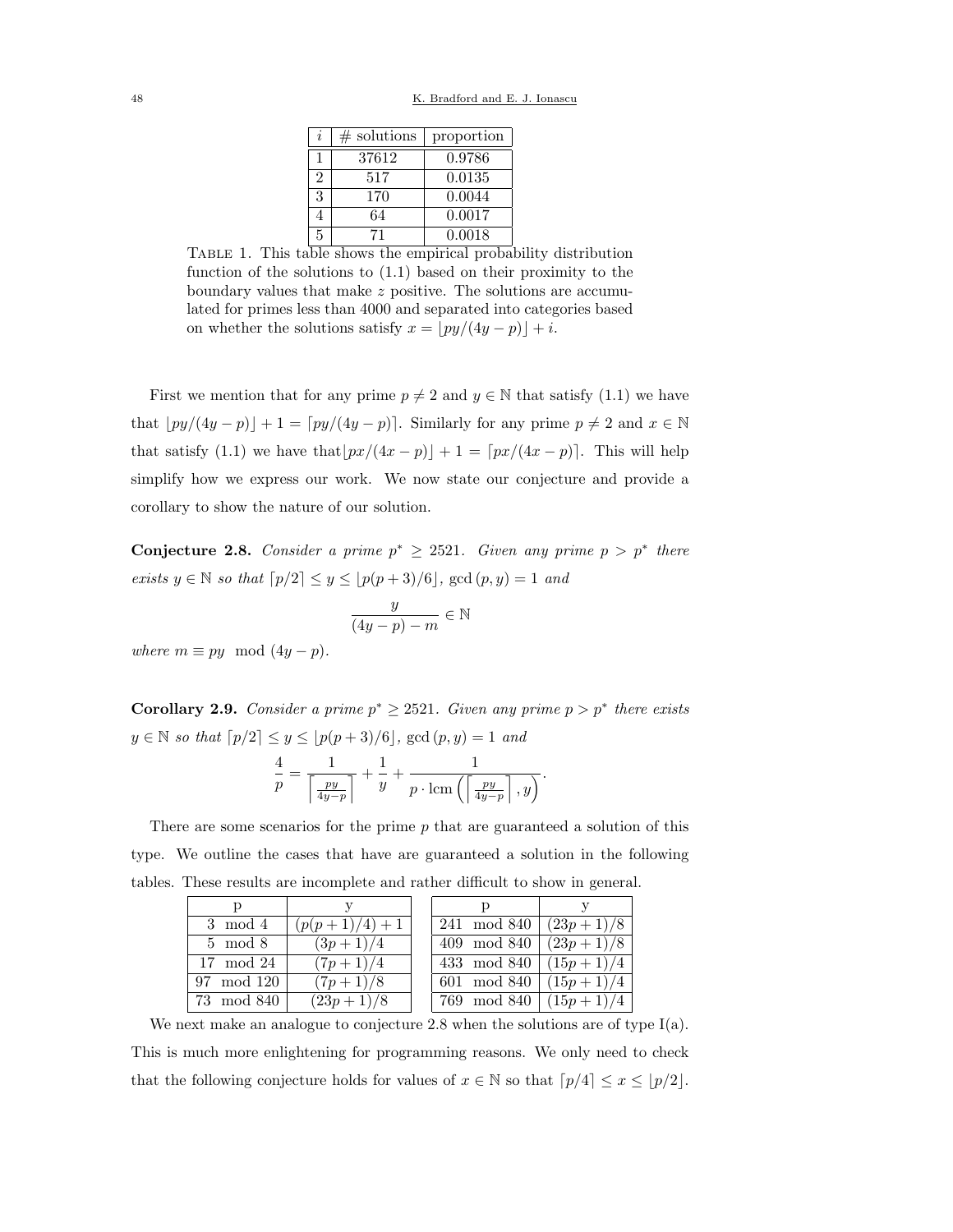

Figure 3. This graph draws the probability distribution function defined from table 1. The points in the pdf are connected with lines.

The first conjecture will require us to search for a solution to  $(1.1)$  for values of y on the boundary locations. As  $p$  gets large, the number of boundary locations grow at an asymptotic rate of  $\mathcal{O}(p^2)$ . For this next conjecture, when considering type I(a) solutions, as  $p$  gets large, the number of boundary locations grow at an asymptotic rate of  $\mathcal{O}(p)$ . This suggests that the result in [23] showing that every prime less than  $10^{14}$  has a solution can be improved by searching for type I(a) solutions with  $z = p \cdot \text{lcm}(x, y).$ 

Here we see that for all primes  $p \notin \{2, 3, 7, 47, 193, 2521\}$  there exists a solution so that  $y = \lfloor px/(4x - p) \rfloor$ ,  $gcd(p, y) = 1$  and  $z = p \cdot lcm(x, y)$ . We provide the foundation of this in the following conjecture.

Conjecture 2.10. Consider a prime  $p^* \geq 2521$ . Given any prime  $p > p^*$  there exists  $x \in \mathbb{N}$  so that  $\lceil p/4 \rceil \le x \le \lfloor p/2 \rfloor$ , gcd  $(p, \lceil px/(4x - p) \rceil) = 1$  and

$$
\frac{x}{(4x-p)-m} \in \mathbb{N}
$$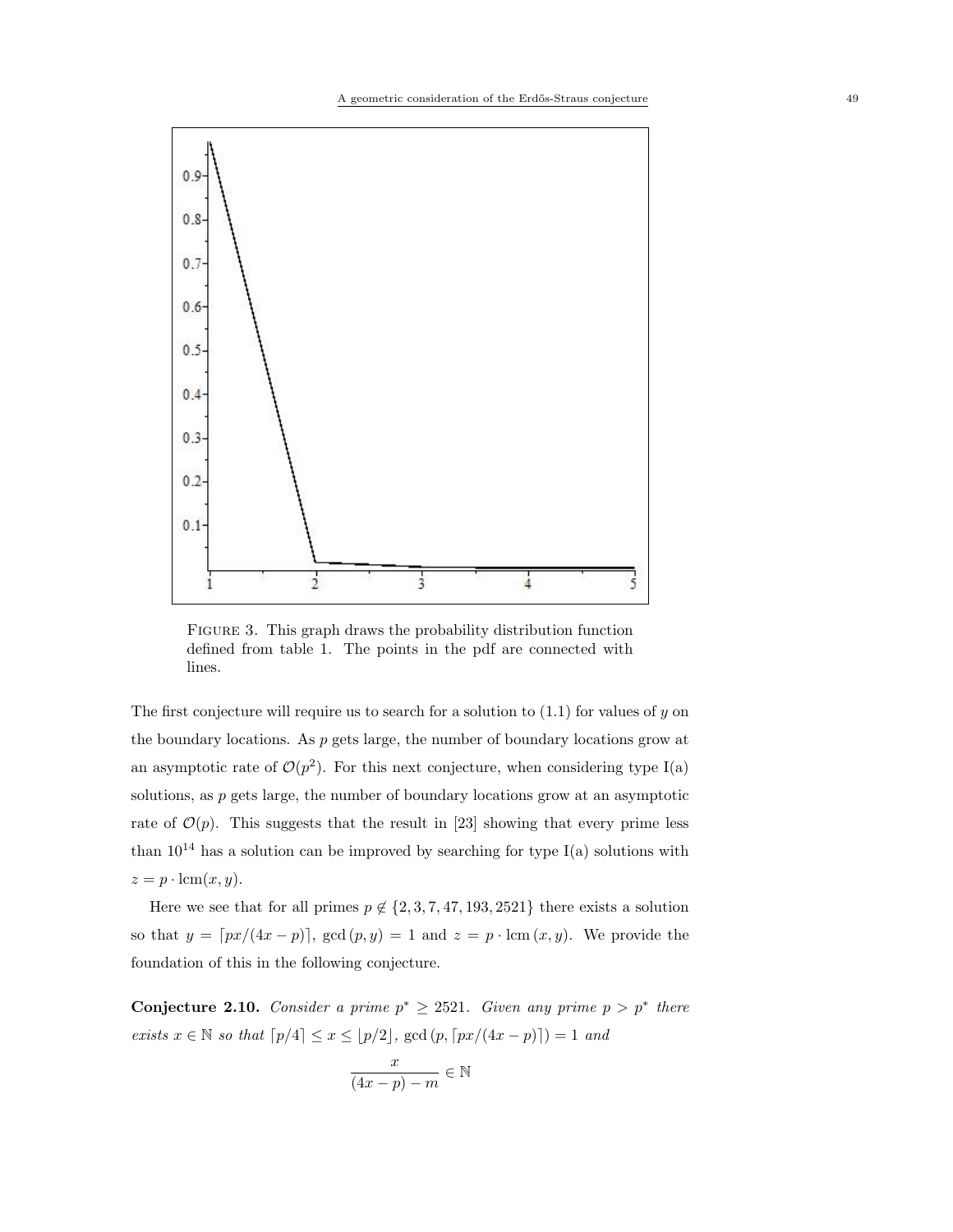where  $m \equiv px \mod (4x - p)$ .

Much like conjecture 2.8, this conjecture will lead to a solution of (1.1). Now we

will have the denominators of our unit fractions x,  $\lceil px/(4x - p) \rceil$  and  $p \cdot \text{lcm}(x, \lceil px/(4x - p) \rceil)$ . We conclude our paper with proofs for some of our main points.

## 3. Detailed analysis

## 3.1. Proposition 2.2.

*Proof.* Suppose that for a prime p there exist values  $x, y, z \in \mathbb{N}$  that make a solution to  $(1.1)$ . Further suppose that this solution is of type I(a). This will imply that

$$
y = \left\lfloor \frac{px}{4x - p} \right\rfloor + 1.
$$

We can clearly see that being a solution will imply that

$$
\frac{4}{p} \ge \frac{1}{x} + \frac{1}{y}
$$

but to begin we will prove is that

$$
\frac{4}{p} \le \frac{1}{x-1} + \frac{1}{y}.
$$

Proving this claim will lead us to show that it is a type I(b) solution.

First notice that for any prime p and any  $x \in \mathbb{N}$  such that  $(p/4) + 1 < x \le (p/2)$ we have that

$$
\frac{p(x-1)}{4(x-1)-p} - \frac{px}{4x-p} = \frac{p^2}{(4(x-1)-p)(4x-p))}
$$

$$
\geq \frac{p^2}{(4x-p)^2}
$$

$$
\geq 1.
$$

This tells us that

$$
\frac{p(x-1)}{4(x-1)-p} \ge \frac{px}{4x-p} + 1
$$

$$
\ge \left\lfloor \frac{px}{4x-p} \right\rfloor + 1.
$$

This will imply that

$$
\frac{4}{p} \le \frac{1}{x-1} + \frac{1}{\left\lfloor \frac{px}{4x-p} \right\rfloor + 1}
$$

$$
= \frac{1}{x-1} + \frac{1}{y}.
$$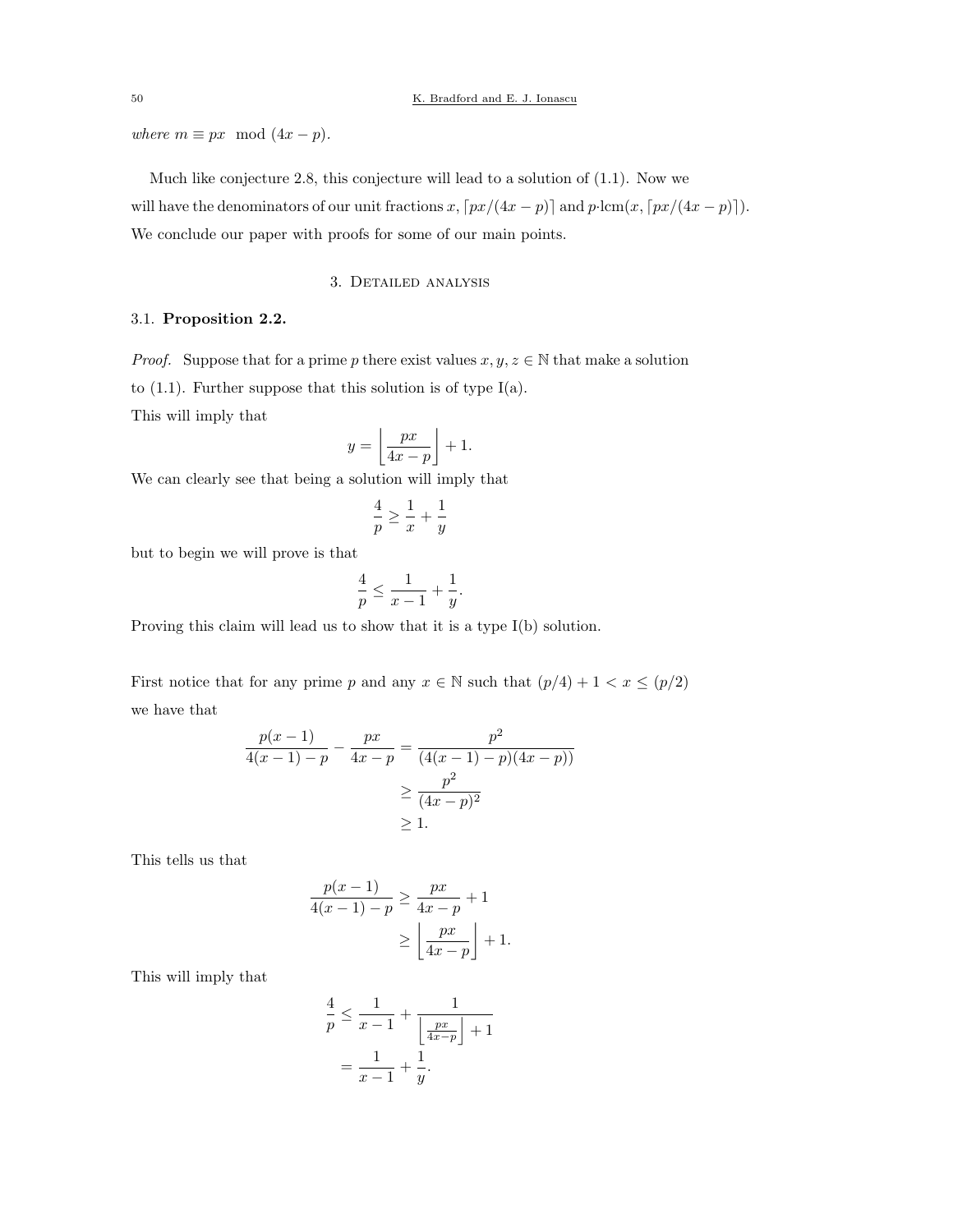To finish the proof we prove the following claim: if  $x, y, z \in \mathbb{N}$  is a solution to (1.1) for a prime p and

$$
\frac{4}{p} \le \frac{1}{x-1} + \frac{1}{y}
$$

then the solution is of type I(b).

Because

$$
\frac{4}{p} \ge \frac{1}{x} + \frac{1}{y}
$$

and

$$
\frac{4}{p}\leq \frac{1}{x-1}+\frac{1}{y}
$$

we see that

$$
\frac{py}{4y-p} \le x \le \frac{py}{4y-p} + 1.
$$

Because  $4xy - p(x + y) \neq 0$  for any  $x, y \in \mathbb{N}$  that will make a solution to (1.1), we see that  $py/(4y - p)$  is not an integer for the possible values of y and p. Because x is a positive integer, we see then it must be true that

$$
x = \left\lfloor \frac{py}{4y - p} \right\rfloor + 1.
$$

This shows that the solution is of type I(b).  $\Box$ 

#### 3.2. Theorem 2.6.

| p                | У                                 | p                | У                       |
|------------------|-----------------------------------|------------------|-------------------------|
| $\mathfrak{D}$   | $p(p+2)\overline{4}$              | 241<br>mod 840   | $p(p+11)/\overline{42}$ |
| 3<br>mod 4       | $\left(\frac{p(p+1)}{4}\right)+1$ | mod 840<br>409   | $p(p+11)/42$            |
| mod 8<br>5       | $p(p+3)/8$                        | mod 840<br>481   | $p(p+11)/84$            |
| mod 24<br>17     | $p(p+7)/24$                       | mod 840<br>649   | $p(p+11)/84$            |
| mod 120<br>73    | $p(p+7)/20$                       | mod 840<br>601   | $p(p+15)/56$            |
| mod 120<br>97    | $p(p+3)/10$                       | mod 840<br>769   | $p(p+15)/56$            |
| mod 9240<br>4561 | 3p                                | mod 9240<br>1009 | 3p                      |
| mod 9240<br>4729 | 3p                                | mod 9240<br>1129 | 3p                      |
| mod 9240<br>5881 | 3p                                | 1801<br>mod 9240 | 3p                      |
| mod 9240<br>6049 | 3p                                | 2881<br>mod 9240 | 3p                      |
| mod 9240<br>6409 | 3p                                | 3649<br>mod 9240 | 3p                      |
| mod 9240<br>6841 | 3p                                | mod 9240<br>4201 | 3p                      |
| mod 9240<br>7081 | 3p                                | mod 9240<br>8521 | 3p                      |
| mod 9240<br>7729 | 3p                                | mod 9240<br>8689 | 3p                      |
| mod 9240<br>8401 | 3p                                | mod 9240<br>8929 | 3p                      |
| 3049<br>mod 9240 | $p(p+31)/44$                      | mod 9240<br>3889 | $p(p+71)/44$            |
| 4369<br>mod 9240 | $p(p+31)/\sqrt{44}$               | 5209<br>mod 9240 | $p(p+71)/44$            |
| mod 9240<br>7009 | $p(p+31)/\sqrt{44}$               | 7849<br>mod 9240 | $p(p+71)/44$            |
| mod 9240<br>1201 | $5p(p+31)/616$                    | mod 9240<br>6001 | $p(p+159)/616$          |

*Proof.* This theorem is proved by the following selections of the value of  $y$ :

From this information one can derive the value of  $z$  that solves equation (1.1).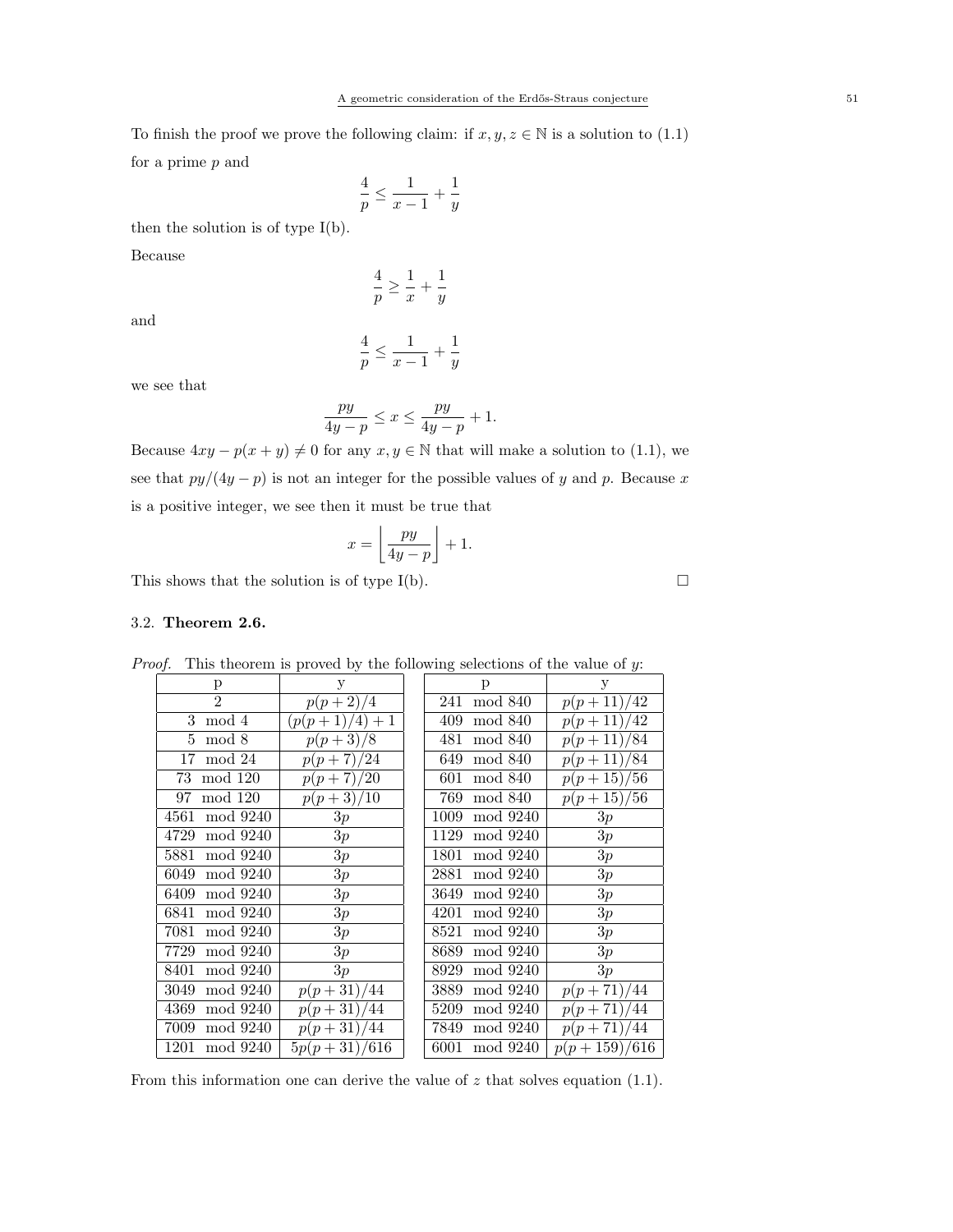For example, if  $p \equiv 5 \mod 8$ , then there exists a value k so that  $p = 8k + 5$ . We would see then that  $y = (k + 1)(8k + 5)$ .

Because

$$
\frac{py}{4y - p} = \frac{(k+1)(8k+5)}{4k+3}
$$

$$
= 2(k+1) - \frac{k+1}{4k+3}
$$

and  $0 < (k + 1)/(4k + 3) < 1$  for all  $k \ge 0$ , we see that  $x = 2(k + 1) = (p + 3)/4$ . Letting  $x = (p+3)/4$  and  $y = p(p+3)/8$  we see that necessarily  $z = p(p+3)/4$ . For every prime  $p$  listed above, the given selection of  $y$  will provide the values of  $x$ and  $z$  through the same process.  $\hfill \square$ 

## 3.3. Corollary 2.9.

*Proof.* If conjecture 2.8 holds then we necessarily have that  $py/((4y - p) - m) \in \mathbb{N}$ and one fact about every natural number  $a \in \mathbb{N}$  is that  $gcd(a, a + 1) = 1$ , this will imply that

$$
\gcd\left(\frac{py}{(4y-p)-m}, \frac{py}{(4y-p)-m}+1\right) = 1.
$$

In particular, this would imply that

$$
\gcd{(py, py + (4y - p) - m)} = (4y - p) - m.
$$

Because  $m \equiv py \mod(4y - p)$ , we see that

$$
(4y-p)\left\lceil \frac{py}{4y-p} \right\rceil = py + (4y-p) - m.
$$

This would imply that

$$
\gcd\left(py,(4y-p)\left\lceil\frac{py}{4y-p}\right\rceil\right)=(4y-p)\left\lceil\frac{py}{4y-p}\right\rceil-py.
$$

Because  $gcd(p, y) = 1$  we see that  $gcd((4y - p), py) = 1$ . This will necessarily imply that

$$
\gcd\left(py, \left\lceil\frac{py}{4y-p}\right\rceil\right) = (4y-p)\left\lceil\frac{py}{4y-p}\right\rceil - py.
$$

Because  $[p/4] \leq [py/(4y - p)] \leq [p/2]$  we see that  $gcd([py/(4y - p)], p) = 1$ . This will imply that

$$
\gcd\left(y, \left\lceil \frac{py}{4y-p} \right\rceil\right) = (4y-p) \left\lceil \frac{py}{4y-p} \right\rceil - py.
$$

We can express this as

$$
4y \left[ \frac{py}{4y-p} \right] = py + p \left[ \frac{py}{4y-p} \right] + \gcd \left( \left[ \frac{py}{4y-p} \right], y \right).
$$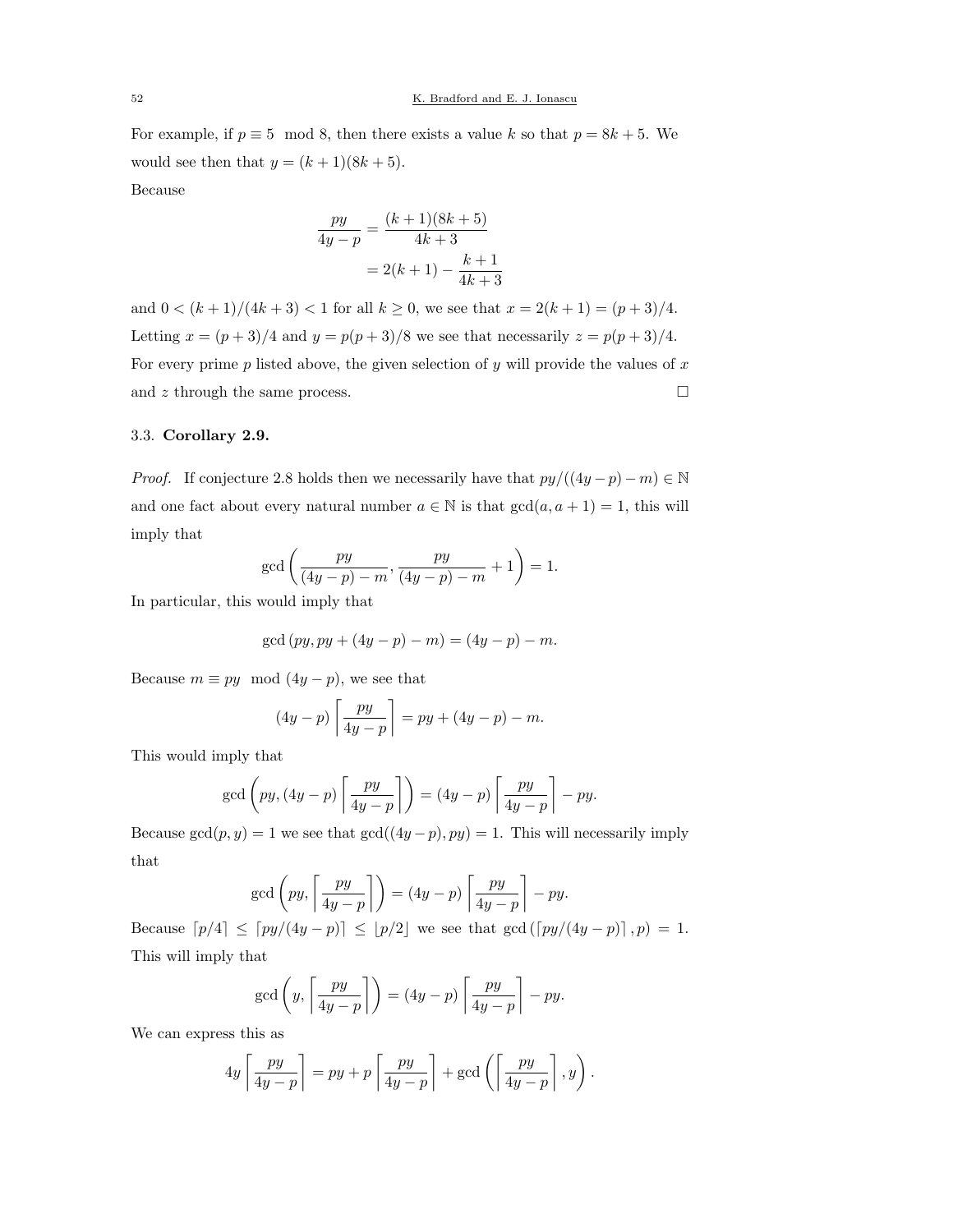Dividing both sides of the equation by  $py [py/(4y - p)]$ , we have that

$$
\frac{4}{p} = \frac{1}{\left\lceil \frac{py}{4y-p} \right\rceil} + \frac{1}{y} + \frac{1}{p \cdot \text{lcm}\left(\left\lceil \frac{py}{4y-p} \right\rceil, y\right)}.
$$

#### **REFERENCES**

- 1. Abdulrahman A. Abdulaziz, On the Egyptian method of decomposing  $\frac{2}{n}$  into unit fractions, Historia Mathematica 35 (2008), pp. 1-18
- 2. M. Bello-Hernández, M. Benito and E. Fernández, On egyptian fractions, preprint, arXiv: 1010.2035, version 2, 30. April 2012.
- 3. K. Bradford and E.J. Ionascu Unit Fractions in Norm-Euclidean Rings of Integers, preprint, arXiv:1405.4025, version 2, 25. May 2014.
- 4. J.L. Colliot Théelène and J.J. Sansuc, Torseurs sous des groupes de type multiplicatif; applications  $\acute{a}$  l'étude des points rationnels de certaines variétés algébriques, C.R. Acad. Sci. Paris Sér. A-B 282 (1976), no. 18, Aii, pp. A1113 - A1116
- 5. E. S. Croot III, Egyptian Fractions, Ph. D. Thesis, 1994
- 6. C. Elsholtz and T. Tao, *Counting the number of solutions to the Erdős-Straus Equation on* Unit Fractions, Journal of the Australian Mathematical Society 94 (2013), vol. 1, pp. 50-105
- 7. P. Erdős,  $Az\ 1/x_1 + \cdots + 1/x_n = a/b$  egyenlet egész számú megoldásairól, Mat. Lapok 1 (1950)
- 8. R. Guy, Unsolved problems in Number Theory, Third Edition, 2004
- 9. E. J. Ionascu and A. Wilson, On the Erdős-Straus conjecture, Revue Roumaine de Mathematique Pures et Appliques,  $56(1)$  (2011), pp. 21-30
- 10. F. Lemmermeyer, The Euclidean Algorithm in algebraic number fields, vhttp://www.fen.bilkent.edu.tr/ franz/publ/survey.pdf
- 11. D. Li On the equation  $4/n = 1/x + 1/y + 1/z$ , Journal of Number Theory, 13 (1981), pp. 485-494
- 12. Daniel A. Marcus, Number Fields, Springer, 1977
- 13. G. G. Martin, The distribution of prime primitive roots and dense egyptian fractions, Ph. D. Thesis,1997
- 14. L. G. Mordell, Diophantine equations, London-New York, Acad. Press, 1969
- 15. J. Neukirch, Algebraic Number Theory, Springer, 1992
- 16. M.R. Obláth, Sur l' équation diophantienne  $4/n = 1/x_1 + 1/x_2 + 1/x_3$ , Mathesis 59 (1950), pp. 308-316
- 17. Y. Rav, On the representation of rational numbers as a sum of a fixed number of unit fractions, J. Reine Angew. Math. 222 (1966), pp. 207-213
- 18. L. A. Rosati, Sull'equazione diofantea  $4/n = 1/x_1 + 1/x_2 + 1/x_3$ , Bolettino della Unione Matematica Italiana, serie III, Anno IX (1954), No. 1
- 19. J.W. Sander, On  $4/n = 1/x + 1/y + 1/z$  and Rosser's sieve, Acta Arithmetica 49 (1988), pp. 281-289
- 20. J.W. Sander, On  $4/n = 1/x + 1/y + 1/z$  and Iwaniec' Half Dimensional Sieve, Acta Arithmetica 59 (1991), pp. 183-204
- 21. J.W. Sander, Egyptian fractions and the Erd˝os-Straus Conjecture, Nieuw Archief voor Wiskunde (4) 15 (1997), pp. 43-50
- 22. A. Schinzel, On sums of three unit fractions with polynomial denominators, Funct. Approx. Comment. Math. 28 (2000), pp. 187-194
- 23. A. Swett, http://math.uindy.edu/swett/esc.htm
- 24. D. G. Terzi, On a conjecture by Erdős-Straus, Nordisk Tidskr. Informationsbehandling (BIT) 11 (1971), pp. 212-216
- 25. R.C. Vaughan, On a problem of Erdos, Straus and Schinzel, Mathematika, 17 (1970), pp. 193-198
- 26. W. Webb, On  $4/n = 1/x + 1/y + 1/z$ , Proc. Amer. Math. Soc. 25 (1970), pp. 578-584
- 27. W. Webb, On a theorem of Rav concerning Egyptian fractions, Canad. Math. Bull. 18 (1975), no. 1, pp. 155-156
- 28. W. Webb, On the diophantine equation  $k/n = a_1/x_1 + a_2/x_2 + a_3/x_3$ , Casopis pro pĕstováni matematiy, roč 10 (1976), pp. 360-365
- 29. K. Yamamoto, On the diophantine equation  $4/n = 1/x + 1/y + 1/z$ , Memoirs of the Faculty of Science, Kyushu University, Ser. A, Vol. 19 (1965), No. 1, pp. 37-47

 $\Box$